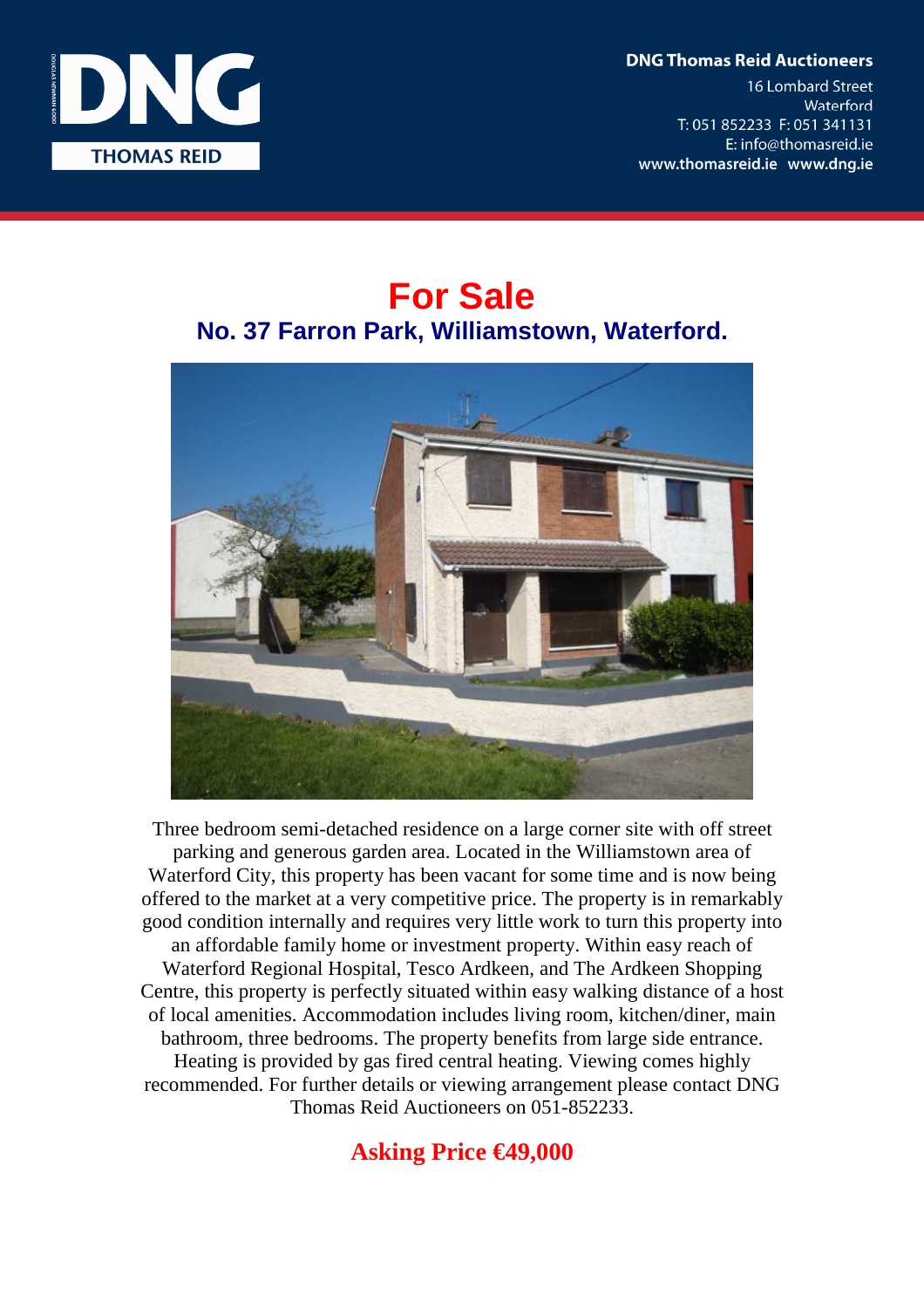| Accommodation                                                                                |                                                                                                 |                    |
|----------------------------------------------------------------------------------------------|-------------------------------------------------------------------------------------------------|--------------------|
| <b>Entrance Hall</b>                                                                         |                                                                                                 |                    |
| Laminate wood flooring, Radiator.                                                            |                                                                                                 |                    |
| <b>Living Room</b>                                                                           |                                                                                                 | $3.90 \times 3.26$ |
|                                                                                              | Laminate wood flooring, feature fire-place in black marble with gas fire insert.                |                    |
| Kitchen/Diner                                                                                |                                                                                                 | $5.18 \times 2.52$ |
| Fitted traditional style kitchen in white, with granite effect work surfaces. Lino flooring. |                                                                                                 |                    |
| Bedroom 1                                                                                    |                                                                                                 | 3.62 x 2.80        |
| Wooden flooring.                                                                             |                                                                                                 |                    |
| Bedroom <sub>2</sub>                                                                         |                                                                                                 | $3.04 \times 2.52$ |
| Wooden flooring.                                                                             |                                                                                                 |                    |
| Bedroom 3                                                                                    |                                                                                                 | $2.25 \times 2.16$ |
| Wooden flooring.                                                                             |                                                                                                 |                    |
| <b>Main Bathroom</b>                                                                         |                                                                                                 | $1.88 \times 1.55$ |
| WC, WHB, Shower. Tiled floor and walls to ceiling. Shower unit with glazed shower screen,    |                                                                                                 |                    |
| Triton T90si electric shower.                                                                |                                                                                                 |                    |
| Heating                                                                                      | Gas fired central heating.                                                                      |                    |
| <b>Garden Details</b>                                                                        | Corner site with large garden area to the side and rear. Off-Street<br>Parking.                 |                    |
| <b>Features</b>                                                                              | Gas Fired central heating, uPVC Double Glazed windows, Excellent                                |                    |
|                                                                                              | Value, Ideal starter home or Investment property, Excellent location,<br>close to all amenities |                    |
| <b>BER</b>                                                                                   | D <sub>1</sub>                                                                                  |                    |

Viewing by appointment with DNG Thomas Reid Auctioneers on 051-852233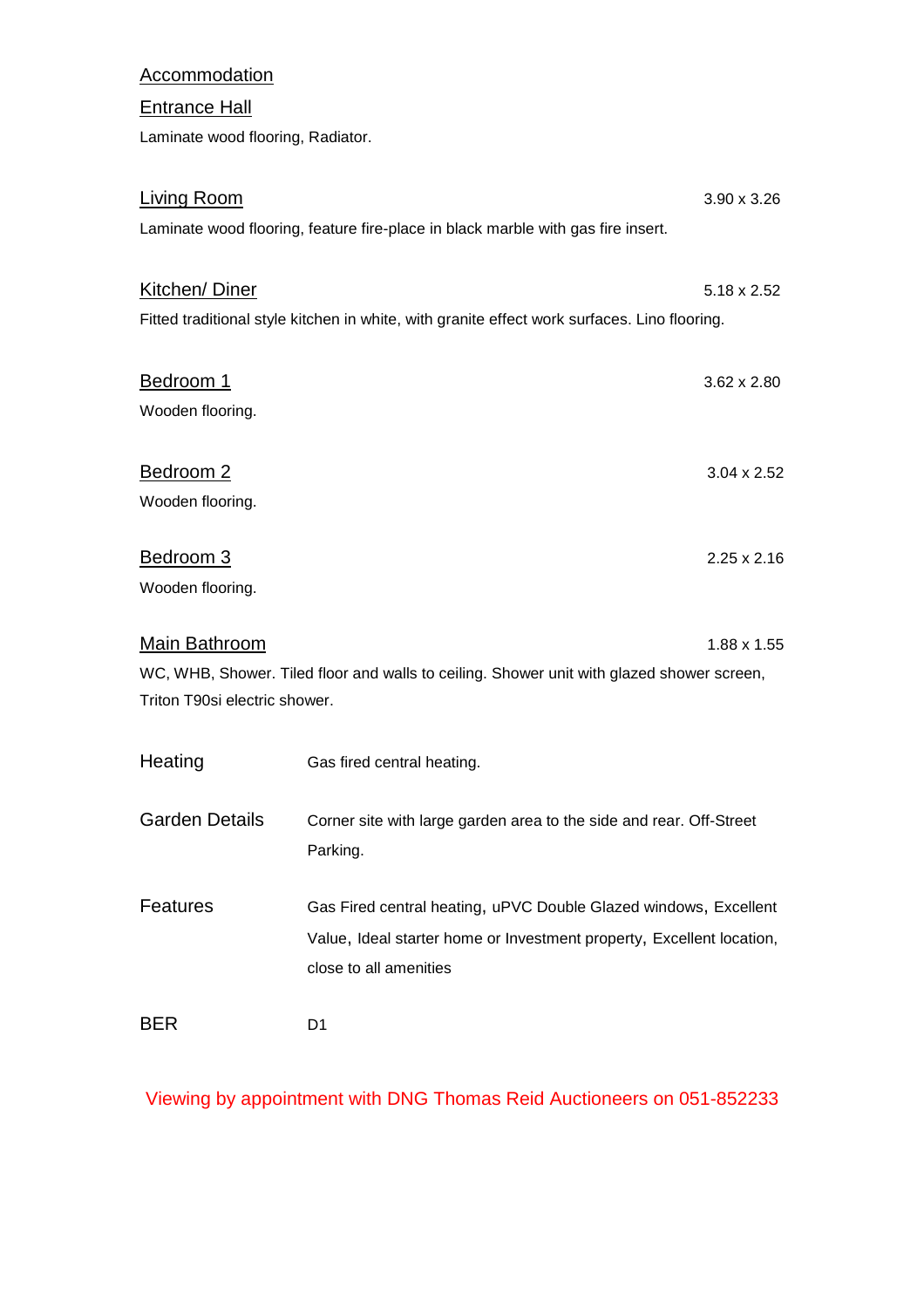

Living Room **Bedroom** 









Kitchen **Landing** 



Bedroom Bedroom